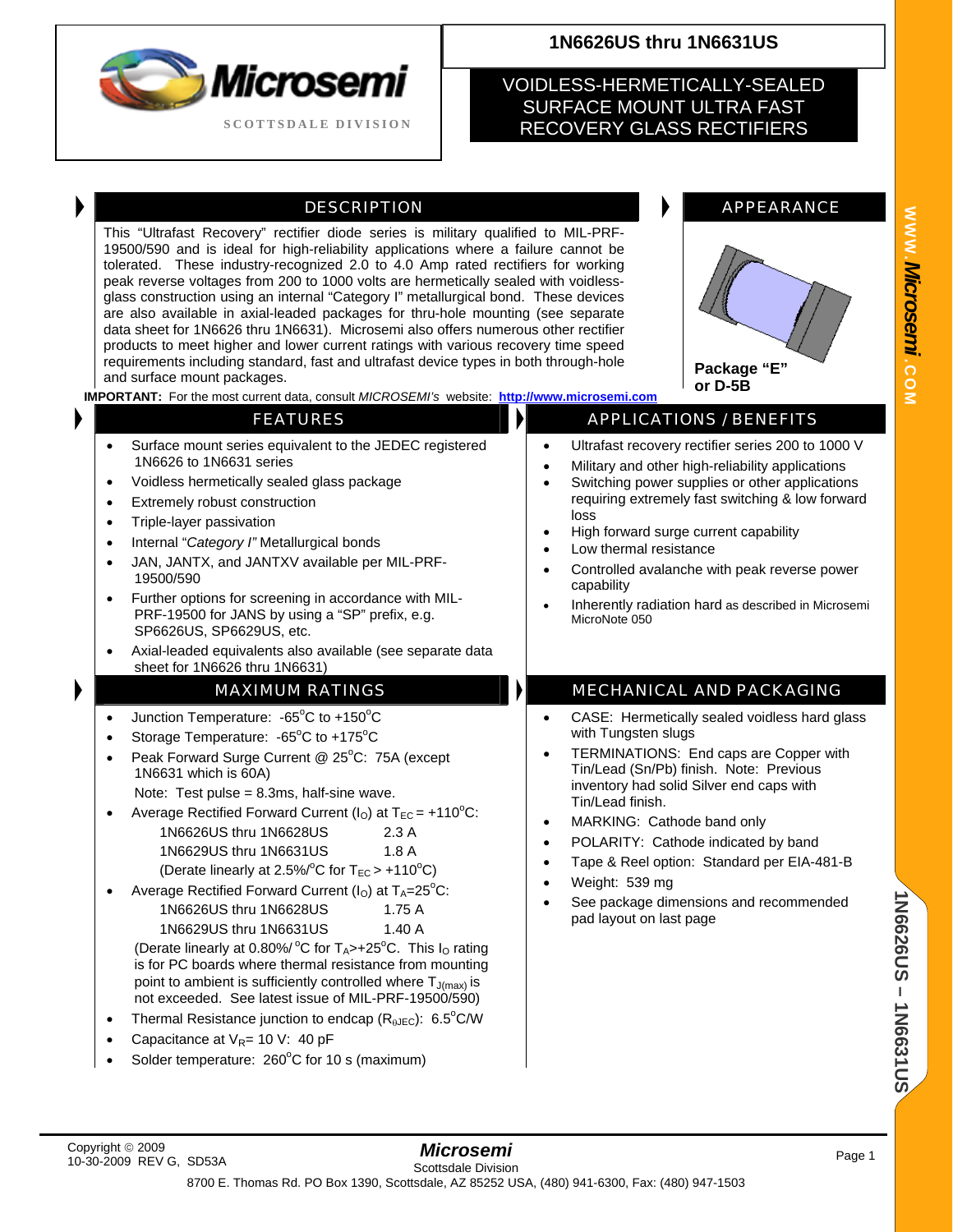# licrose **SCOTTSDALE DIVISION**

## **1N6626US thru 1N6631US**

#### VOIDLESS-HERMETICALLY-SEALED SURFACE MOUNT ULTRA FAST RECOVERY GLASS RECTIFIERS

| ELECTRICAL CHARACTERISTICS @ 25°C |                                                                                                                           |                                                                   |                 |                                                                                             |                                                                                        |                      |                                                                                             |                                                                                              |                                                                                         |                                                                                                    |
|-----------------------------------|---------------------------------------------------------------------------------------------------------------------------|-------------------------------------------------------------------|-----------------|---------------------------------------------------------------------------------------------|----------------------------------------------------------------------------------------|----------------------|---------------------------------------------------------------------------------------------|----------------------------------------------------------------------------------------------|-----------------------------------------------------------------------------------------|----------------------------------------------------------------------------------------------------|
| <b>TYPE</b><br><b>NUMBER</b>      | <b>MINIMUM</b><br><b>BREAK-</b><br><b>DOWN</b><br><b>VOLTAGE</b><br>$V_{R}$                                               | <b>MAXIMUM</b><br><b>FORWARD</b><br><b>VOLTAGE</b><br>$V_F @ I_F$ |                 | <b>WORKING</b><br><b>PEAK</b><br><b>REVERSE</b><br><b>VOLTAGE</b><br><b>V<sub>RWM</sub></b> | <b>MAXIMUM</b><br><b>REVERSE</b><br>CURRENT I <sub>p</sub> @<br><b>V<sub>RWM</sub></b> |                      | <b>MAXIMUM</b><br><b>REVERSE</b><br><b>RECOVERY</b><br><b>TIME (LOW</b><br><b>CURRENT</b> ) | <b>MAXIMUM</b><br><b>REVERSE</b><br><b>RECOVERY</b><br><b>TIME (HIGH</b><br><b>CURRENT</b> ) | <b>PEAK</b><br><b>RECOVERY</b><br><b>CURRENT</b><br>$I_{\rm RM}$ (rec)<br>$I_F = 2 A$ , | <b>FORWARD</b><br><b>RECOVERY</b><br><b>VOLTAGE</b><br><b>V<sub>FRM</sub></b> Max<br>$I_F = 0.5 A$ |
|                                   | $I_R = 50 \mu A$                                                                                                          |                                                                   |                 |                                                                                             | $T_A = 25^\circ C$                                                                     | $T_A = 150^{\circ}C$ | trr<br>Note 1                                                                               | trr<br>Note 2                                                                                | <b>100 A/us</b><br>Note 2                                                               | $t_r = 12$ ns                                                                                      |
|                                   | v                                                                                                                         | V @ A                                                             | V @ A           | v                                                                                           | μA                                                                                     | μA                   | ns                                                                                          | ns                                                                                           | А                                                                                       | v                                                                                                  |
| 1N6626US                          | 220                                                                                                                       | 1.35V @ 2.0 Al                                                    | $.50V \& 4.0 A$ | 200                                                                                         | 2.0                                                                                    | 500                  | 30                                                                                          | 45                                                                                           | 3.5                                                                                     | 8                                                                                                  |
| 1N6627US                          | 440                                                                                                                       | 1.35V @ 2.0 A                                                     | 1.50V @ 4.0 A   | 400                                                                                         | 2.0                                                                                    | 500                  | 30                                                                                          | 45                                                                                           | 3.5                                                                                     | 8                                                                                                  |
| 1N6628US                          | 660                                                                                                                       | 1.35V @ 2.0 A                                                     | 1.50V @ 4.0 A   | 600                                                                                         | 2.0                                                                                    | 500                  | 30                                                                                          | 45                                                                                           | 3.5                                                                                     | 8                                                                                                  |
| 1N6629US                          | 880                                                                                                                       | 1.40V @ 1.4 A                                                     | 1.70V @ 3.0 A   | 800                                                                                         | 2.0                                                                                    | 500                  | 50                                                                                          | 60                                                                                           | 4.2                                                                                     | 12                                                                                                 |
| 1N6630US                          | 990                                                                                                                       | 1.40V @ 1.4 A                                                     | 1.70V @ 3.0 A   | 900                                                                                         | 2.0                                                                                    | 500                  | 50                                                                                          | 60                                                                                           | 4.2                                                                                     | 12                                                                                                 |
| 1N6631US                          | 1100                                                                                                                      | 1.60V @ 1.4 A                                                     | 1.95V @ 2.0 A   | 1000                                                                                        | 4.0                                                                                    | 600                  | 60                                                                                          | 80                                                                                           | 5.0                                                                                     | 20                                                                                                 |
|                                   | NOTE 1: Low Current Reverse Recovery Time Test Conditions: L-0 5 A<br>$-$ 0.250 nor MIL - STD-750<br>$-1$ $\cap$ $\wedge$ |                                                                   |                 |                                                                                             |                                                                                        |                      |                                                                                             |                                                                                              |                                                                                         |                                                                                                    |

Conditions: I<sub>F</sub>=0.5A, I<sub>RM</sub>=1.0A, I<sub>R(REC)</sub> = 0.25A per Method 4031, Condition B.

NOTE 2: High Current Reverse Recovery Time Test Conditions:  $I_F = 2 A$ , 100 A/ $\mu$ s MIL-STD-750, Method 4031, Condition D.

| <b>SYMBOLS &amp; DEFINITIONS</b> |                                                                                                                                                                                                                                                    |  |
|----------------------------------|----------------------------------------------------------------------------------------------------------------------------------------------------------------------------------------------------------------------------------------------------|--|
| Symbol                           | <b>Definition</b>                                                                                                                                                                                                                                  |  |
| $V_{BR}$                         | Minimum Breakdown Voltage: The minimum voltage the device will exhibit at a specified current.                                                                                                                                                     |  |
| <b>V<sub>RWM</sub></b>           | Working Peak Reverse Voltage: The maximum peak voltage that can be applied over the operating<br>temperature range.                                                                                                                                |  |
| $V_F$                            | Maximum Forward Voltage: The maximum forward voltage the device will exhibit at a specified current.                                                                                                                                               |  |
| $I_R$                            | Maximum Reverse Current: The maximum reverse (leakage) current that will flow at the specified voltage and<br>temperature.                                                                                                                         |  |
| C                                | Capacitance: The capacitance in pF at a frequency of 1 MHz and specified voltage.                                                                                                                                                                  |  |
| $t_{rr}$                         | Reverse Recovery Time: The time interval between the instant the current passes through zero when<br>changing from the forward direction to the reverse direction and a specified recovery decay point after a peak<br>reverse current is reached. |  |





10-30-2009 REV G, SD53A

**1N6626US – 1N6631US**

**IN6020020112003103**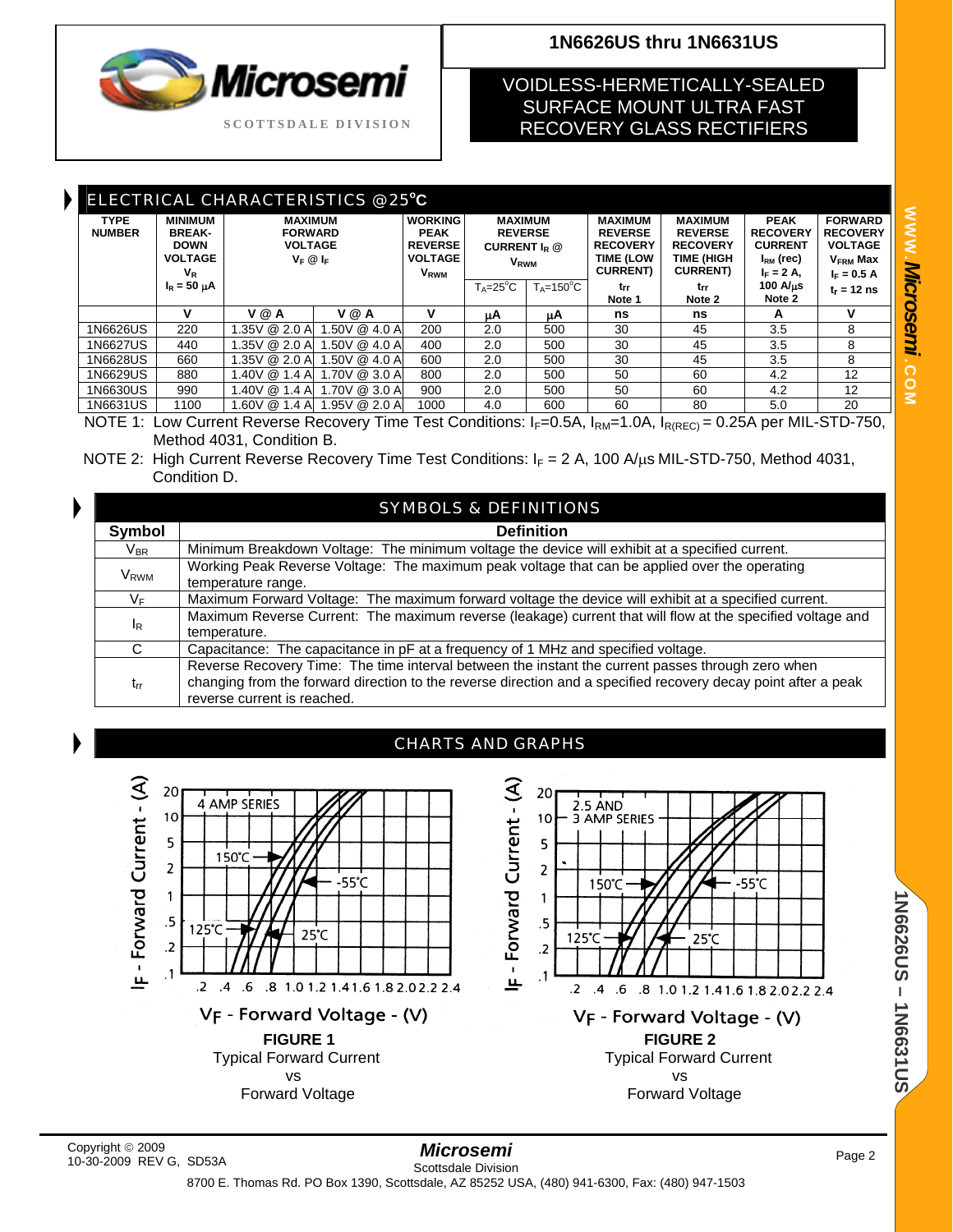![](_page_2_Picture_0.jpeg)

#### VOIDLESS-HERMETICALLY-SEALED SURFACE MOUNT ULTRA FAST RECOVERY GLASS RECTIFIERS

![](_page_2_Figure_3.jpeg)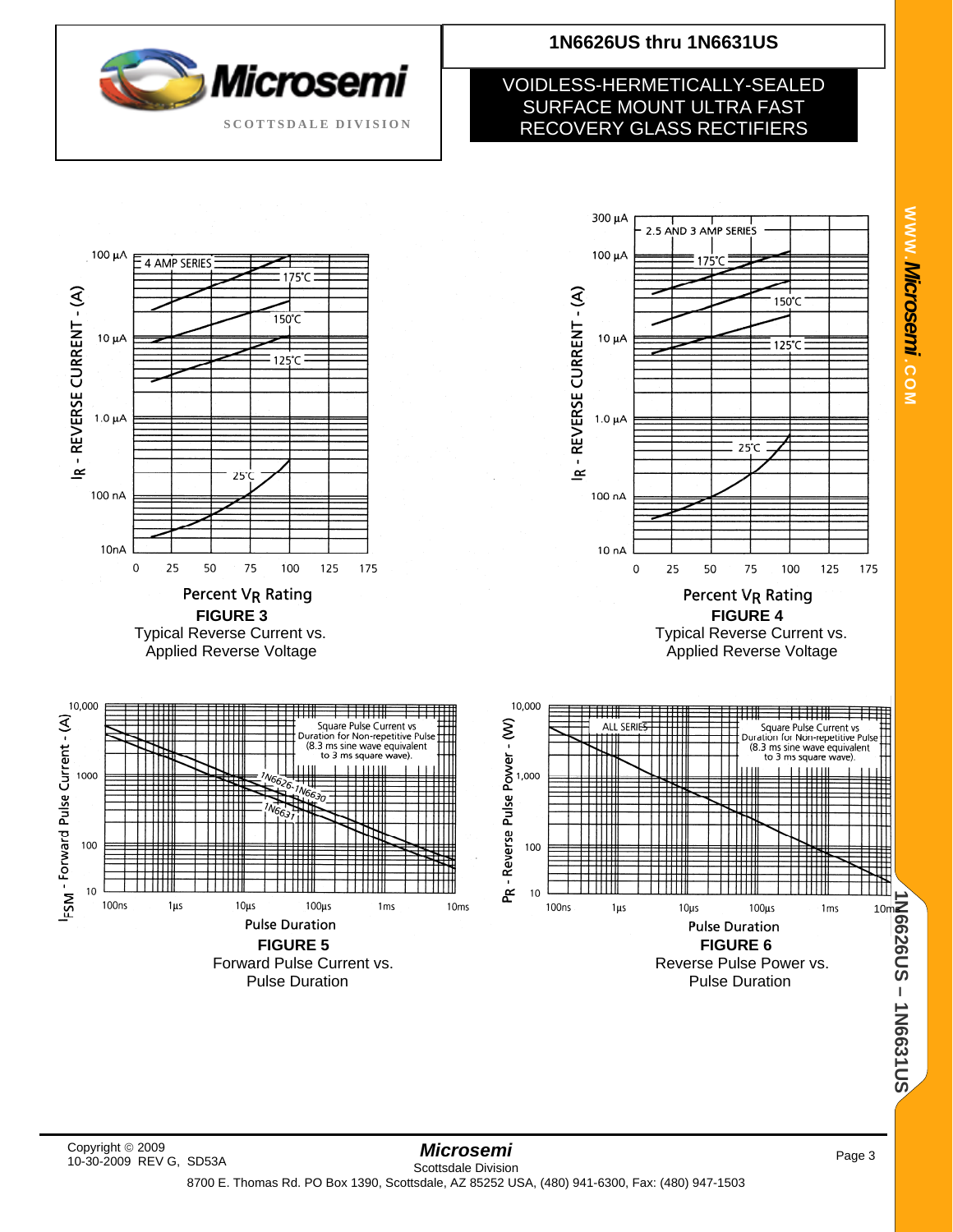![](_page_3_Picture_0.jpeg)

#### VOIDLESS-HERMETICALLY-SEALED SURFACE MOUNT ULTRA FAST RECOVERY GLASS RECTIFIERS

#### PACKAGE DIMENSIONS AND PAD LAYOUT

![](_page_3_Figure_5.jpeg)

![](_page_3_Figure_6.jpeg)

NOTE: This Package Outline has also previously **PAD LAYOUT**  been identified as "D-5B"

|            |            | <b>INCHES</b> | mm         |            |  |
|------------|------------|---------------|------------|------------|--|
|            | <b>MIN</b> | <b>MAX</b>    | <b>MIN</b> | <b>MAX</b> |  |
| <b>BL</b>  | .200       | .225          | 5.08       | 5.72       |  |
| <b>BD</b>  | .137       | .148          | 3.48       | 3.76       |  |
| <b>ECT</b> | .019       | .028          | 0.48       | 0.711      |  |
| S          | .003       |               | 0.08       |            |  |

![](_page_3_Figure_9.jpeg)

|                                                                                                                                                                                                  | <b>INCHES</b> | mm   |  |  |  |
|--------------------------------------------------------------------------------------------------------------------------------------------------------------------------------------------------|---------------|------|--|--|--|
|                                                                                                                                                                                                  | 0.288         | 7.32 |  |  |  |
|                                                                                                                                                                                                  | 0.070         | 1.78 |  |  |  |
| C                                                                                                                                                                                                | 0.155         | 3.94 |  |  |  |
| Note: If mounting requires adhesive<br>separate from the solder, an additional<br>0.080 inch diameter contact may be<br>placed in the center between the pads<br>as an optional spot for cement. |               |      |  |  |  |